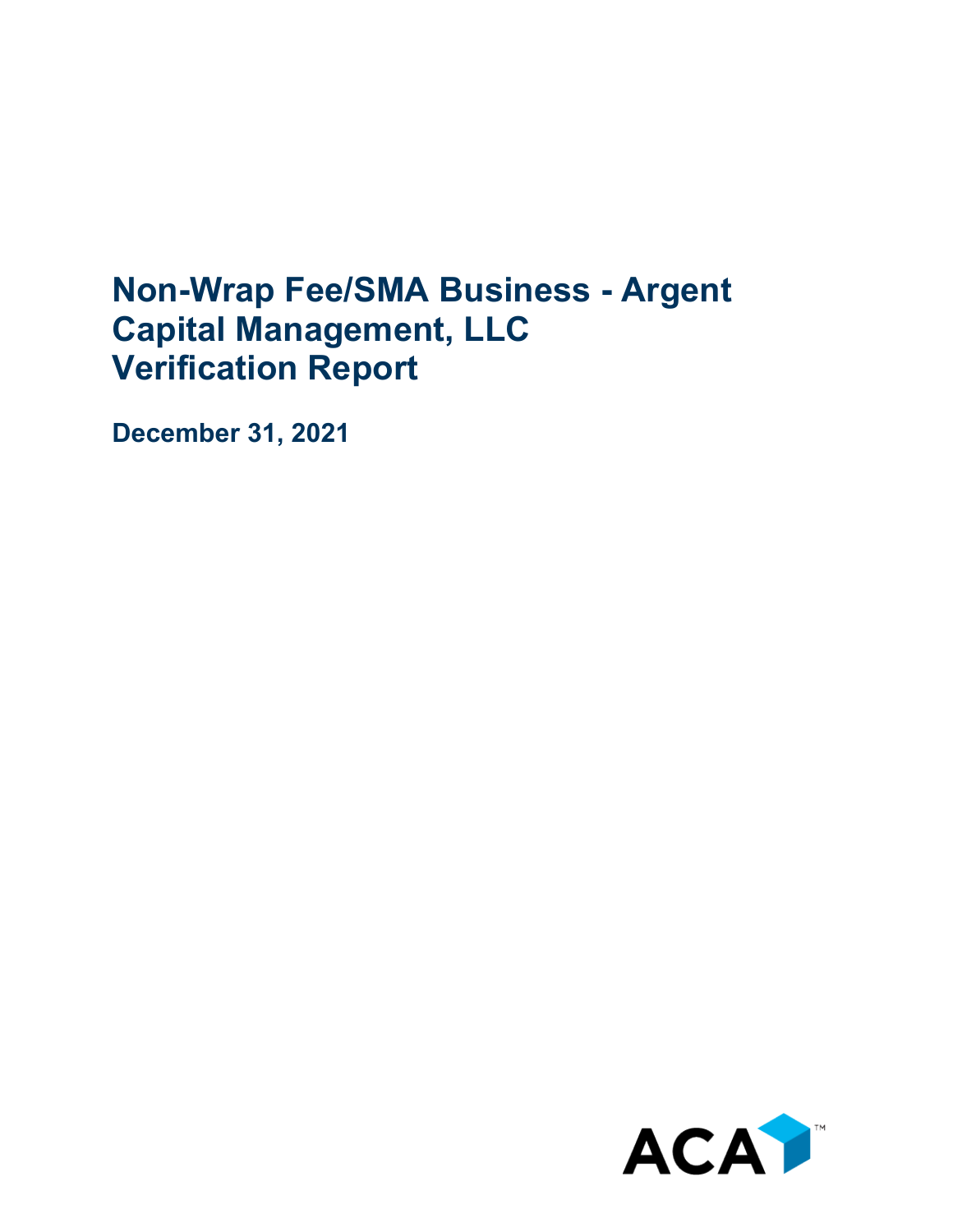

## **Verification Report**

Chief Compliance Officer Argent Capital Management, LLC

We have verified whether Non-Wrap Fee/SMA Business - Argent Capital Management, LLC (the "Firm") has, for the periods from April 1, 2017 through December 31, 2021, established policies and procedures for complying with the Global Investment Performance Standards (GIPS®) related to composite and pooled fund maintenance and the calculation, presentation, and distribution of performance that are designed in compliance with the GIPS standards, as well as whether these policies and procedures have been implemented on a firm-wide basis. GIPS<sup>®</sup> is a registered trademark of CFA Institute. CFA Institute does not endorse or promote this organization, nor does it warrant the accuracy or quality of the content contained herein.

The Firm's management is responsible for its claim of compliance with the GIPS standards and the design and implementation of its policies and procedures. Our responsibilities are to be independent from the Firm and to express an opinion based on our verification. We conducted this verification in accordance with the required verification procedures of the GIPS standards, which includes testing performance on a sample basis. We also conducted such other procedures as we considered necessary in the circumstances.

In our opinion, for the periods from April 1, 2017 through December 31, 2021, the Firm's policies and procedures for complying with the GIPS standards related to composite and pooled fund maintenance, as well as the calculation, presentation, and distribution of performance, have been, in all material respects:

- Designed in compliance with the GIPS standards, and
- Implemented on a firm-wide basis.

A verification covering the periods from January 1, 2003 through March 31, 2017 was performed by another verification firm, whose report expressed an unqualified opinion thereon.